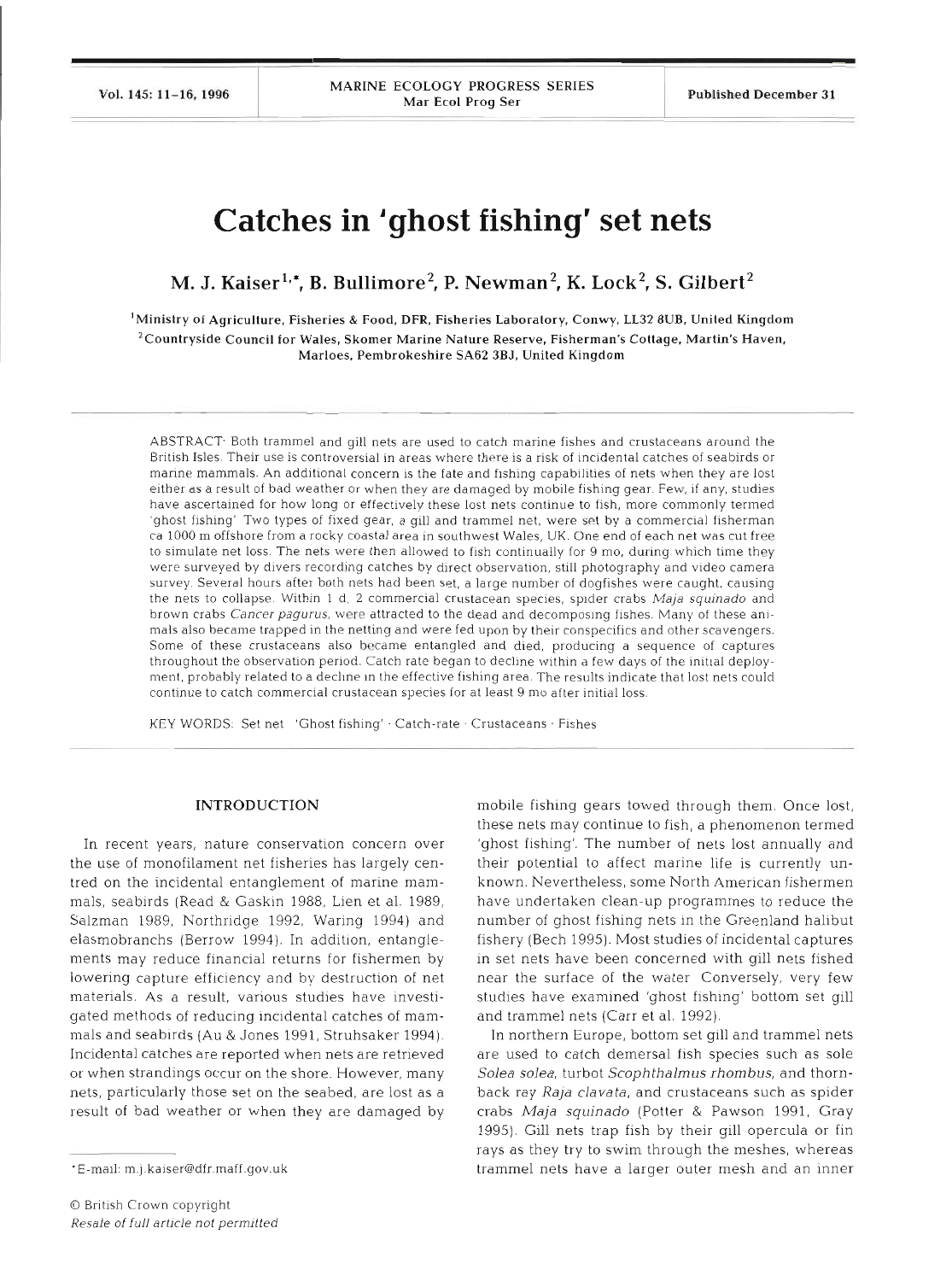nets are usually fished in sections ca 90 m long, an- apparent that the height of the net varied greatly chored to the bottom at either end and marked with a between the markers, and that the spread of the net surface buoy. This paper reports observations made across the seabed may be important. Hence, after the over a 9 mo period of simulated ghost fishing trammel third survey, vertical height and horizontal spread and bottom set gill nets.

## METHODS

shore in St. Bride's Bay, southwest Wales, UK (51" 45' N, the same animal on consecutive dives, each animal 05° 15' W), where commercial tangle netting for  $Maja$  was tagged with cable ties or metal tags and its idensquinado occurs. The water depth ranges from 12 to tity recorded. This system of tagging also allowed the 14 m below chart datum. The seabed comprises number of new animals caught in the net since the bedrock outcrops interspersed with patches of sand previous survey to be ascertained on each of the 6 and shell, gravel, cobbles and small boulders. The site sampling dates. As the time between sampling dates is moderately exposed to southwesterly wave swell was approximately 3 to 4 wk, this figure does not take with light to moderate tidal streams. A bottom set gill account of some animals that were consumed or net and a trammel net were set in series with the tide decomposed within this time, and hence is a conservaby a commercial fisherman on 4 July 1995. Divers then tive estimate. cut one end of each net free to simulate net loss. For survey purposes, each net was marked at 5 m intervals by a strip of black tape that ran from the headline to **RESULTS** the footrope. Each net was surveyed by divers using underwater video cameras and direct observation, Both nets caught large numbers of elasmobranchs recording net dimensions and catches during a 9 mo which took approximately **3** wk to decompose or to be

period (Table 1). Apart from the addition of tags to identify animals trapped in the nets (below), the nets were left completely undisturbed by the divers until they were finally hauled on 27 February 1996.

Although it would have been desirable to have studied replicate nets, given the resources available and the physiological restrictions of diving, it was not possible to study more than one of each net in detail.

**Nets.** Each net was 90 m long and constructed of 0.4 mm monofilament nylon. Gill nets had standard 100 mm<br>diameter meshes whereas trammel nets had inner mesh dimensions of 100 mm with 600 mm diameter outer meshes. The gill and trammel net had. a **3** and 2.7 m headline height respectively.

increased the dimensions of the net would change with time. On each sampling date (Table 1) divers measured the maximum vertical height of each It was anticipated that as the catch section of the nets  $(\pm 5 \text{ cm})$  at the black tape markers (gill  $n = 17$ , trammel

fine mesh layer in which animals become tangled. The  $n = 18$ ) using a tape measure (Fig. 1). It soon became were measured at each headline float (gill  $n = 43$ , trammel  $n = 64$ ).

**Catch rate and total catch.** Catches over a 24 h period were measured on each of 6 occasions. Divers recorded the number of each species caught in the net The experimental site was located ca 1000 m off- at the start and end of a 24 h period. To avoid counting

Table 1 Sampling schedule for the gill and trammel nets. Note that the 24 h catches estimated at 99 and 134 d after deployment were estimated over 48 h

| Date                                                 | Days<br>after<br>deployment    | Black<br>tape | Net measurement<br>Headline<br>floats | Total<br>catch  | 24 <sub>h</sub><br>catch |  |
|------------------------------------------------------|--------------------------------|---------------|---------------------------------------|-----------------|--------------------------|--|
| 4 Jul 1995<br>5 Jul 1995<br>6 Jul 1995<br>7 Jul 1995 | $\Omega$<br>1<br>$\frac{2}{3}$ |               |                                       | Gill<br>Trammel | Gill<br>Trammel          |  |
| 25 Jul 1995<br>26 Jul 1995                           | 21<br>22                       |               |                                       | Gill & trammel  | Gill & trammel           |  |
| 15 Aug 1995<br>16 Aug 1995<br>17 Aug 1995            | 42<br>43<br>44                 |               |                                       | Gill & trammel  | Gill & trammel           |  |
| 30 Aug 1995                                          | 57                             |               |                                       |                 |                          |  |
| 12 Sep 1995<br>13 Sep 1995                           | 70<br>71                       |               |                                       | Gill & trammel  | Gill & trammel           |  |
| 22 Sep 1995                                          | 80                             |               |                                       |                 |                          |  |
| 11 Oct 1995<br>13 Oct 1995                           | 99<br>101                      |               |                                       | Gill & trammel  | Gill & trammel           |  |
| 1 Nov 1995                                           | 120                            |               |                                       | Gill & trammel  |                          |  |
| 15 Nov 1995<br>17 Nov 1995                           | 134<br>136                     |               |                                       | Gill & trammel  | Gill & trammel           |  |
| 27 Feb 1996                                          | 238                            |               |                                       | Nets retrieved  |                          |  |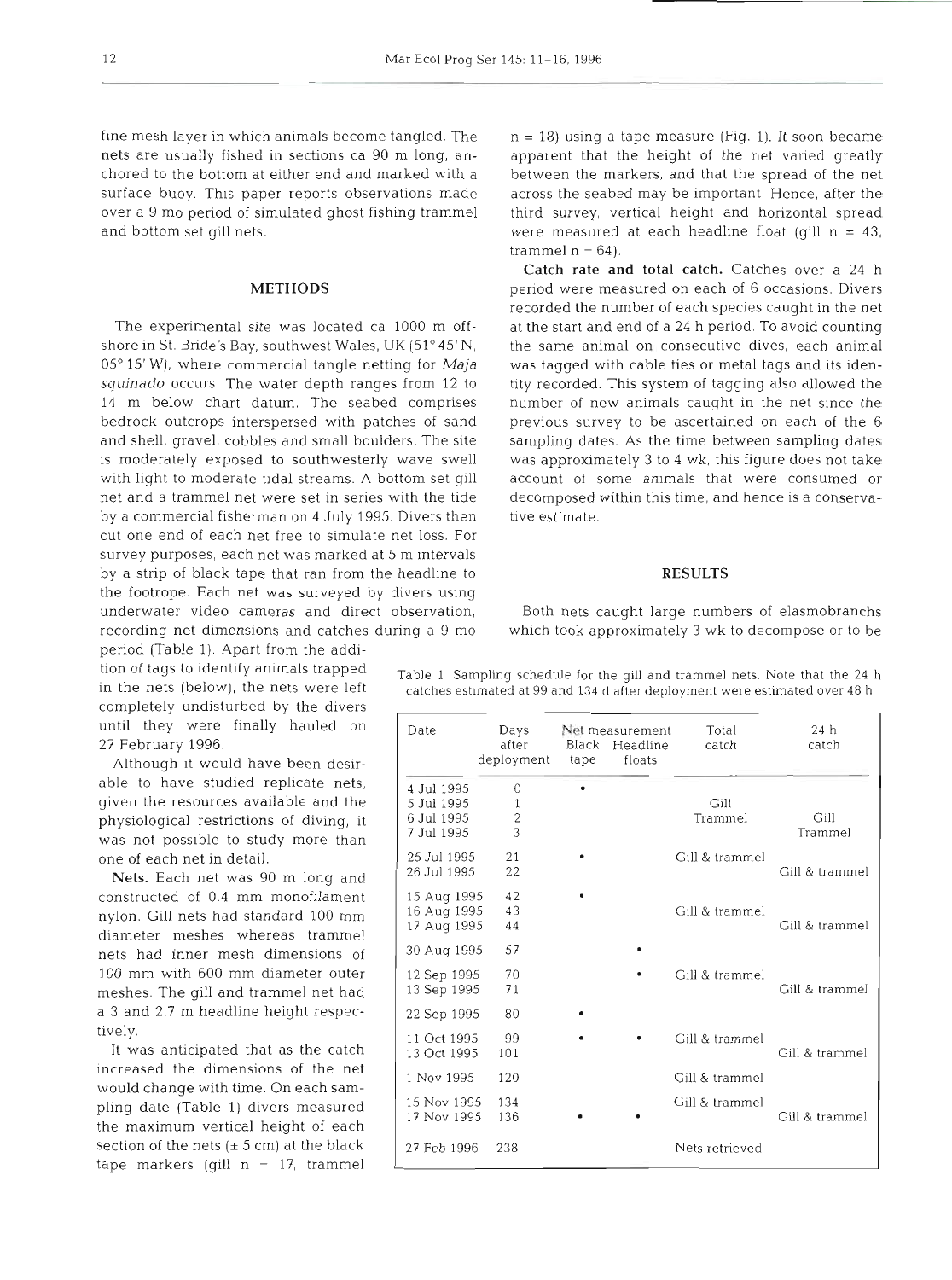

Fig. 1 Diagramatic cross-section of the set nets, showing the dimensions of the net measured by the divers

consumed. Diver observations revealed that gadoids were consumed within 72 h; hence it was not possible to tell how many were caught throughout the observa- **<sup>o</sup>** tion period, and our estimates may be conservative.  $\frac{1}{6}$  40 Initially, both the gill and trammel nets caught more **5** <sup>20</sup> fishes than crustaceans (Fig. 2). However, by the secthat of fishes in both nets and was greatest 43 d after **Days after deployment** 

(Fig. 3). The catch of fish approached zero 70 and 22 d for the gill and trammel net respectively after deployment for the gill and trammel net respectively. This result is somewhat misleading, as some (<1 fish per day). The catch per 24 h for crustaceans



- -

initial deployment (Fig. 2, Table 2).<br>The catch per 24 h period declined with an increas-<br>ing number of days after deployment for both nets first data point occurred 24 and 48 h after initial deployment

previously unrecorded fishes were found in both nets remained higher than that for fishes for both nets on consecutive sampling dates (Table 2). However, throughout the study (Fig. 3, t-test of slopes: gill net, after the initial period, fish captures were less frequent  $t = -3.18$ ,  $p < 0.025$ ; trammel net,  $t = -5.25$ ,  $p < 0.003$ ).

| Taxon                     | Days after deployment |                |    |                |    |                |                |     |
|---------------------------|-----------------------|----------------|----|----------------|----|----------------|----------------|-----|
|                           |                       |                | 21 | 43             | 70 | 99             | 120            | 134 |
| Gill net                  |                       |                |    |                |    |                |                |     |
| Hommarus gammarus         | Lobster               |                | 2  |                |    |                |                |     |
| Maja squinado             | Spider crab           | 6              | 20 | 49             | 4  | 4              | 2              |     |
| Cancer pagurus            | Brown crab            | 3              | 4  | 7              | 3  | 4              | 4              | 3   |
| Necora puber              | Swimming crab         | $\overline{4}$ |    | 5              | 3  |                | 6              |     |
| Scyliorhinus canicula     | Dogfish               | 63             | 4  | $\overline{4}$ | 2  | $\overline{2}$ | 1              | 3   |
| Scyliorhinus stellaris    | Nurse hound           | 32             |    |                |    |                |                |     |
| Mustelus mustelus         | Smooth hound          | 7              |    |                |    |                |                |     |
| Gadidae                   |                       | 3              |    |                |    |                |                |     |
| Phalocracorax aristotelis | Shaq                  |                |    |                | 3  |                |                |     |
| Total                     |                       | 118            | 30 | 67             | 16 | 11             | 13             | 6   |
| <b>Trammel net</b>        |                       |                |    |                |    |                |                |     |
| Maja squinado             | Spider crab           | 22             | 42 | 61             | 4  | 4              | 3              | 3   |
| Cancer pagurus            | Brown crab            |                | 5  | 5              | 3  | 4              |                |     |
| Necora puber              | Swimming crab         |                | 11 | 5              | 4  | $\overline{c}$ | 5              |     |
| Scyliorhinus canicula     | Dogfish               | 57             | 14 | 3              | 4  |                | $\overline{2}$ |     |
| Scyliorhinus stellaris    | Nurse hound           | 9              | 3  |                |    |                |                | 4   |
| Mustelus mustelus         | Smooth hound          |                | 5  |                |    |                |                |     |
| Gadidae                   |                       |                | 5  |                |    |                |                |     |
| Total                     |                       | 93             | 80 | 74             | 16 | 10             | 11             | 8   |

Table 2 Total catch of each taxon/species caught since the previous sampling occasion in either the gill or the trammel net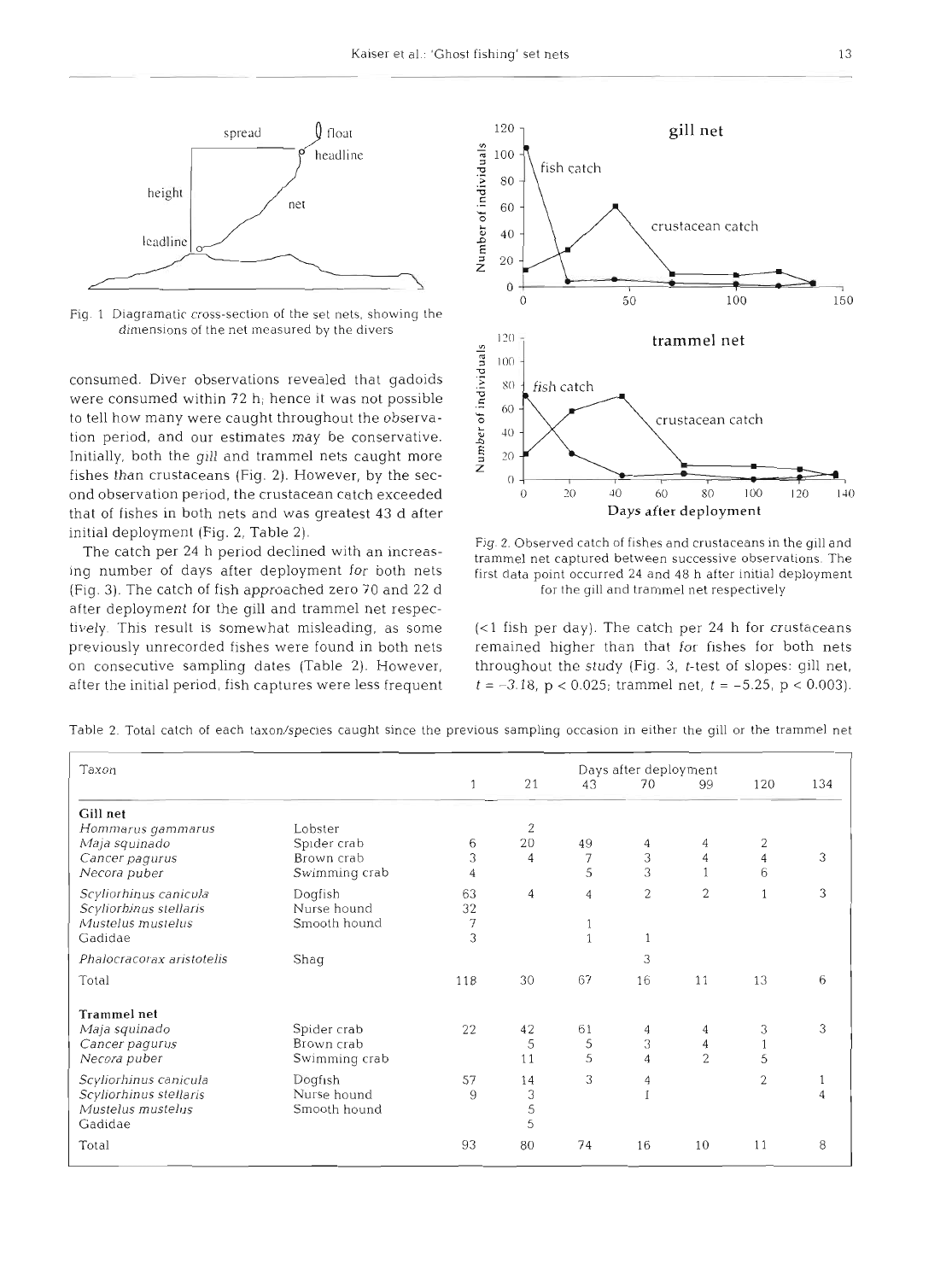

Fig. **3.** Daily (24 h) catch rate for the gill and trammel net. **Siy**nificant relationships were found between catch rate and time after In transformation of the data

The decrease in catch rate with time for both fishes and crustaceans was described by significant regression equations for both gears (Fig. 3). Extrapolating from the regression equations (Fig. 3), we estimate that the gill net had caught 226 fish after 70 d and 839 crustaceans after 136 d, whereas the trammel net had caught 78 fish after 22 d and 754 crustaceans after 136 d. However, it is impossible to verify these figures without daily observations of each net.

The spider crab *Maja squinado* and the dogfish *Scyliorhinus canicula* were the 2 species most commonly caught in both nets. All of the crustaceans caught in the nets are known to scavenge carrion. In addition, a variety of other scavengers aggregated to feed on the decomposing bodies of animals trapped in the nets; these included the echinoderms *Asterias rubens, Marthasterias glacialis, Ophiothrix fragilis*  and *Echinus esculentus.* Three diving birds, shags *Phalocracorax aristotelis,* were captured in the gill net between 43 and 70 d after initial deployment.

Poor weather prevented diver observations between November 1995 and recovery of the nets in February 1996. On retrieval, both nets were found to be severely damaged. Both the ground rope and headline were intact, but the netting had formed clumps around headline floats. Nevertheless, both nets had continued to fish with 2 *Cancer pagurus* and 1 *Necora puber* in the gill net, and 1 *C. pagurus,* 11 *N.* puberand 1 *Scyliorhinus canicula* in the trammel net. Interestingly, 2 *Maja squiaado,* which had been tagged at the last observation date, were still alive after >l02 d in the net.

After deployment, the nets rapidly collapsed from a mean headline height of 1.71 to 0 31 m for the gill net and from 1.23 to 0.08 for the trammel net (Fig. 4). The



Fig. 4. Decrease in the mean  $(\pm 1 \text{ SEM})$  net headline height  $(\blacksquare)$ and spread ( $\bullet$ ) with time. Net spread was only measured after the third sampling occasion. The number of headline measurements is shown above each data point. Initially height was only measured at the black tapes  $(*)$ ; thereafter it was measured intermittently at each headline float. Towards the end of the observation period the number of measurements tended to decrease as the end of the nets began to roll up

lowest height of the nets coincides with the highest catches of crustaceans (Table 2, Fig. 4, but note that the first headline height was measured before the first catch was recorded). There was a significant relationship between headline height and fish catch for the gill net:

no. of fishes caught = 
$$
-17.2 + 70.6
$$
 net ht (m)  
 $(r^2 = 0.97, p < 0.005)$ 

Although a similar relationship existed for the trammel net, the intercept was not significant:

no. of fishes caught = 
$$
-1.6 + 57.8
$$
 net ht (m)  
(r<sup>2</sup> = 0.87, p < 0.005, intercept p = 0.75)

No such relationship exisited between the catch of crustaceans and headline height.

Towards the end of the experiment the free end of the nets began to roll up, effectively reducing the total length of each net by 5 to 10 m.

### DISCUSSION

It is important to remember that our study represents the observations from only 2 nets which were set in specific circumstances and environmental conditions. Had the nets been set at another locality or on another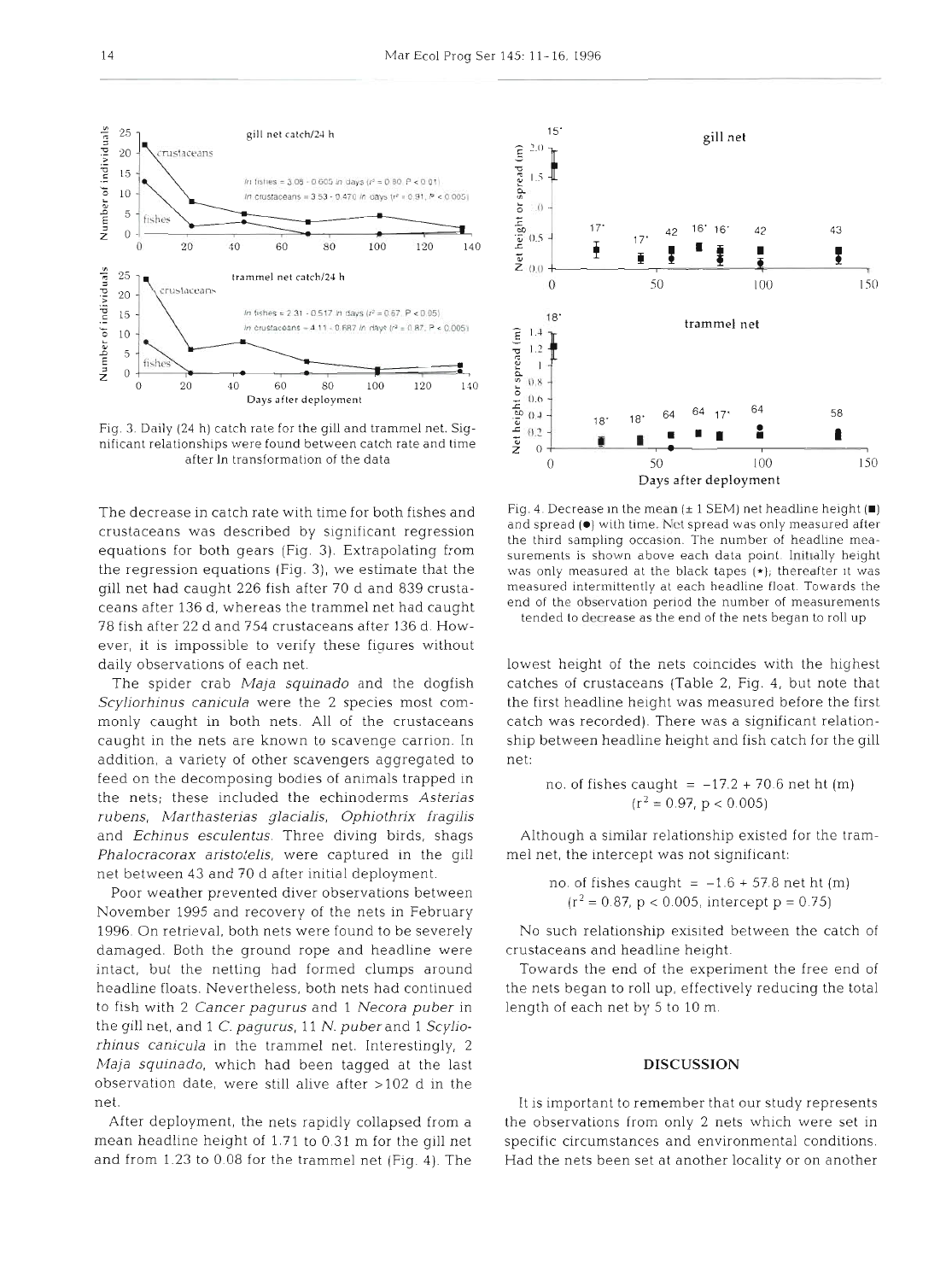date, the initial and subsequent catches may have been entirely different. It is not possible to control for these factors in a realistic experiment; nevertheless, the trends revealed in the present study are probably applicable to most 'ghost-fishing' nets, although the time-scale of events will undoubtedly differ

Despite the high profile of incidental catches in set nets, we could flnd only one other study that has examined catches in simulated lost nets (Carr et al. 1992). As in our study, Carr et al. (1992) reported that a bottom set gill net continued to fish even when the vertical profile of the net had been reduced, and that species composition changed with time.

Initially, fish were the main catch in both the gill and the trammel net (Table 2). The large catch caused the nets to collapse, at which time, under normal conditions, they would be retrieved. In this case, however, we were interested in changes in catch rate with time in a situation where the nets had been lost. Crustaceans rapidly replaced fishes as the main component of the catch, with the largest numbers caught 21 to 43 d after loss (Table 2). Fishermen normally bait pots designed to catch lobsters and crabs with dead fish; hence it is not surprising that the decomposing bodies of fishes attracted scavenging crustaceans to the nets. The feeding activities of these animals release more odours, thus accelerating the attraction process (Ramsay et al. 1997). In addition, many of the crustaceans that gathered to feed also became entangled in the net and died; hence the net was continually replenished with 'bait'. Eventually, 70 d after deployment, the catch rate of crustaceans had also diminished (Fig. 2). The decomposing bodies of conspecifics is known to act as a deterrent to many species, unless they are nearing starvation (McKillup & McKillup 1995, Moore & Howarth 1997). The reduction of catch rate was probably linked to the reduction in net size and degree of entanglement, as the free end of the net became rolled up towards the end of the observations (Fig. 4). On rocky ground, lost nets are more likely to become snagged on protruding rocks, maintaining the shape of the net for longer, whereas those lost over a smooth seabed would probably roll up more quickly.

In addition to crustaceans, starfish *Asterias rubens*  and *Marthasterias glacialis,* and sea urchins *Echlnus esculentus* were observed feeding on carrion in the nets. Starfishes are voracious scavengers that rapidly aggregate in areas of fishing disturbance where injured and moribund animals are found (Kaiser & Spencer 1996, Ramsay et al. 1997). Large aggregations of *Ophiothrix fragilis* were observed swarming around and over the bodies of dead fishes, a phenomenon previously unobserved. However, in this case it is impossible to tell if these aggregations occurred in response to food derived from the bodies of decaying fishes.

Our study is not truly representative of normal fishing practices, as fishermen would normally use tangle nets with large meshes to catch *Maja squinado* in the area of our study. However, the logistics of diving observations necessitated the use of a site with easy access in relatively shallow water. Despite this, these observations provide a useful indication of the likely sequence of events following net loss, although timescales and catch composition will vary according to location. The gill net caught 3 shags, presumably as they were hunting for their prey. This is unlikely to occur in bottom set nets offshore in deep water; however this remains a potential problem when lost nets are brought closer inshore by wave and tidal action and may also vary seasonally according to the breeding habits of birds such as auks (Alcidae) (Teixeira 1986).

Most studies to date conclude that the catch rate of fishes declines as the net collapses under the weight of catch or as result of tidal action (Carr et al. 1992). However, the longevity of monofilament means that even a collapsed net can fish for up to 2 yr (May 1976). The total catch of animals during the entire life of a net may be considerable (present study) but will certainly depend upon the local fauna present, habitat type and environmental conditions such as tidal currents and weather

*Acknorvledgements.* This study was partly funded by the European Commission, Contract No. 94/095. The authors are grateful to 2 anonymous referees for their constructive comments

### LlTERATURE CITED

- Au WWL, Jones L (1991) Acoustic reflectivity of nets: implications concerning incidental take of dolphins. Mar Mamm SCI 7 258-273
- Bech G (1995) Retrieval of lost gillnets at llulissat Kangia. NAFO Sci Counc Res Doc 1995 no. 95/6
- Berrow SD (1994) Incidental capture of elasmobranchs in the bottom-set gill-net fishery off the south coast of Ireland. J Mar Biol Assoc UK 74 837-848
- Carr HA, Blott AJ, Caruso PG (1992) A study of ghost gillnets in the inshore waters of southern New England. In: MTS '92: Global Ocean Partnership. Marine Technology Society, Washington DC, p 361-367
- Gray MJ (1995) The coastal fisheries of England and Wales, Part 111: a review of their status 1992-1994. Fisheries Research Technical Report No. 100, Ministry of Agriculture, Fisheries & Food, Directorate of Fisheries Research, Lowestoft
- Kaiser MJ, Spencer BE (1996) Behavioural responses of scavengers to beam trawl disturbance. In: Greenstreet SPR, Tasker ML (eds) Aquatic predators and their prey. Blackwell Science, Oxford, p 117-123
- Lien J, Stenson GB, Hsun-Ni I (1989) A review of incidental entrapment of seabirds, seals and whales in inshore fishing gear in Newfoundland and Labrador. a problem for